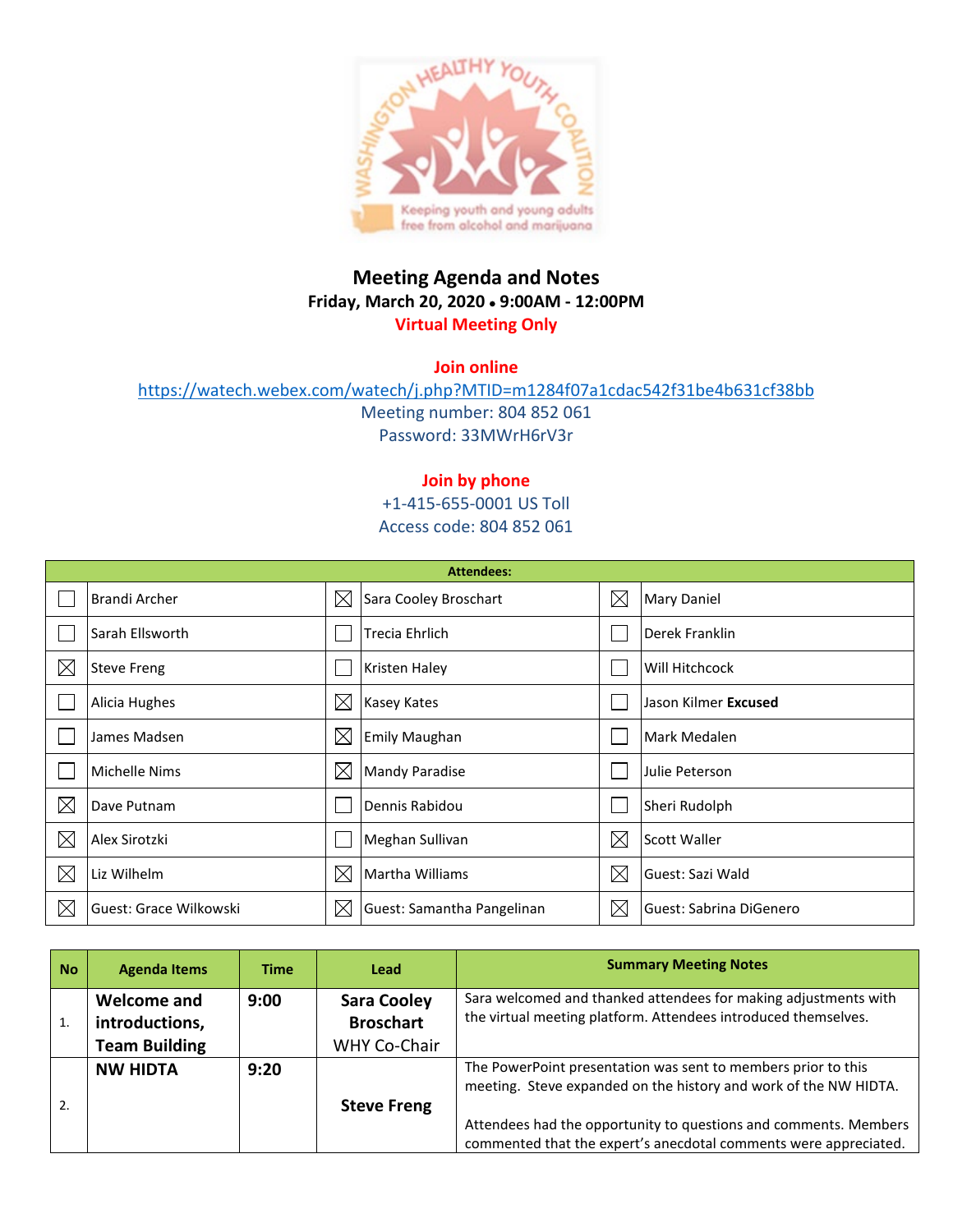|    | <b>Legislative Session</b> | 9:45  |               | Because of VPN reset overnight, Sara was not able to retrieve the file                                                              |  |  |
|----|----------------------------|-------|---------------|-------------------------------------------------------------------------------------------------------------------------------------|--|--|
| 3. | Closing                    |       | Sara          | that detailed the legislative session; Sara or Martha will send the file                                                            |  |  |
|    |                            |       |               | out to members when the file is available.                                                                                          |  |  |
|    | <b>The Cannabis</b>        | 9:55  | <b>Sara</b>   | Prior to inviting the Cannabis Alliance to attend or engage in                                                                      |  |  |
|    | Alliance (15               |       |               | conversation with WHY, Sara gave a bit of a history regarding                                                                       |  |  |
|    | minutes)                   |       |               | prevention and other industries. Concerning ethics, the landscape has<br>changed concerning working with industry. Member asked the |  |  |
|    |                            |       |               | following:                                                                                                                          |  |  |
|    |                            |       |               | $\bullet$<br>Could we learn from them                                                                                               |  |  |
|    |                            |       |               | Who are current WHY members and who are voting members<br>$\bullet$                                                                 |  |  |
|    |                            |       |               | Concerning the alcohol industry: we went through similar when<br>$\bullet$                                                          |  |  |
|    |                            |       |               | WA went through the privatization of alcohol outlets, we need to                                                                    |  |  |
|    |                            |       |               | be cognizant of the diverse backgrounds of the alliance members,                                                                    |  |  |
| 4. |                            |       |               | if we can assess what the purpose of the request for partnerships                                                                   |  |  |
|    |                            |       |               | and pose the question to the alliance, "this is what prevention is,<br>is this what you thought we were, can you describe what you  |  |  |
|    |                            |       |               | are?"                                                                                                                               |  |  |
|    |                            |       |               | Who else in the industry could reach out to                                                                                         |  |  |
|    |                            |       |               | Could we use this opportunity as a pilot for how to work with the                                                                   |  |  |
|    |                            |       |               | industry, perhaps a presentation at WHY by the Cannabis Alliance                                                                    |  |  |
|    |                            |       |               | and/or WHY presenting at the Cannabis Alliance on prevention                                                                        |  |  |
|    |                            |       |               | Sara will take the questions and suggestions under advisement, and                                                                  |  |  |
|    |                            |       |               | will be intentional about how to move forward. Members should                                                                       |  |  |
|    |                            |       |               | contact Sara or Kasey if they have additional concerns or questions.                                                                |  |  |
|    | <b>Hot Topics</b>          | 10:10 | <b>Alex</b>   | Alex reviewed the Cannabis vs. Marijuana terminology                                                                                |  |  |
|    | <b>Cannabis vs</b>         |       |               | document history and resulting final version of the document.                                                                       |  |  |
|    | Marijuana                  |       |               | The current version should be final; Alex led the discussion                                                                        |  |  |
|    | continued (15              |       |               | concerning changes to, the goal of, and dissemination of the                                                                        |  |  |
|    | minutes)                   |       |               | document.                                                                                                                           |  |  |
|    | <b>CBD Update (5</b>       |       | Sara          | Attendees further discussed who should this be disseminated                                                                         |  |  |
|    | minutes)                   |       |               | to beside YMPEP, CPWI, and WHY members. Suggestions were:                                                                           |  |  |
|    |                            |       |               | ESD, WA-SAPST, coalition Key Leaders, agency internal staff,                                                                        |  |  |
| 5. |                            |       |               | and NW PTTC.                                                                                                                        |  |  |
|    |                            |       |               |                                                                                                                                     |  |  |
|    |                            |       |               | Sara will provide the suggested email blurb, and document will                                                                      |  |  |
|    |                            |       |               | sent out to members and pushed out on the appropriate                                                                               |  |  |
|    |                            |       |               | LISTSERVs.                                                                                                                          |  |  |
|    |                            |       |               |                                                                                                                                     |  |  |
|    |                            |       |               | There has not been movement concerning the CBD discussion                                                                           |  |  |
|    |                            |       |               | since the COVID-19 concern captured attention, legislative bills<br>did not move forward, so there is time for more conversation.   |  |  |
|    | <b>Communications</b>      | 10:30 |               | Mary updated attendees on the 4/20 campaign, with schools                                                                           |  |  |
|    | <b>Team Update</b>         |       |               | being closed it has been a challenge to get responses for the                                                                       |  |  |
| 6. |                            |       | <b>Mary</b>   | campaign; other campaigns will be pushed out soon. Sara will                                                                        |  |  |
|    |                            |       |               | provide a link on the NIDA article to Martha to forward to                                                                          |  |  |
|    |                            |       |               | members.                                                                                                                            |  |  |
| 7. | Meeting wrap up            | 10:45 | <b>Martha</b> | Martha reviewed the Action Items assigned during the meeting.                                                                       |  |  |
|    | <b>Round Table</b>         | 10:50 |               | Alex - Poison center is open                                                                                                        |  |  |
|    | <b>Member updates</b>      |       |               | Emily - HYS letters are going out                                                                                                   |  |  |
| 8. |                            |       |               | Martha - 2020 Prevention Awards of Excellence documents are                                                                         |  |  |
|    |                            |       |               | posted to theathenaforum.org                                                                                                        |  |  |
|    |                            |       |               | Sara - Open rule making will be sent out to members via                                                                             |  |  |